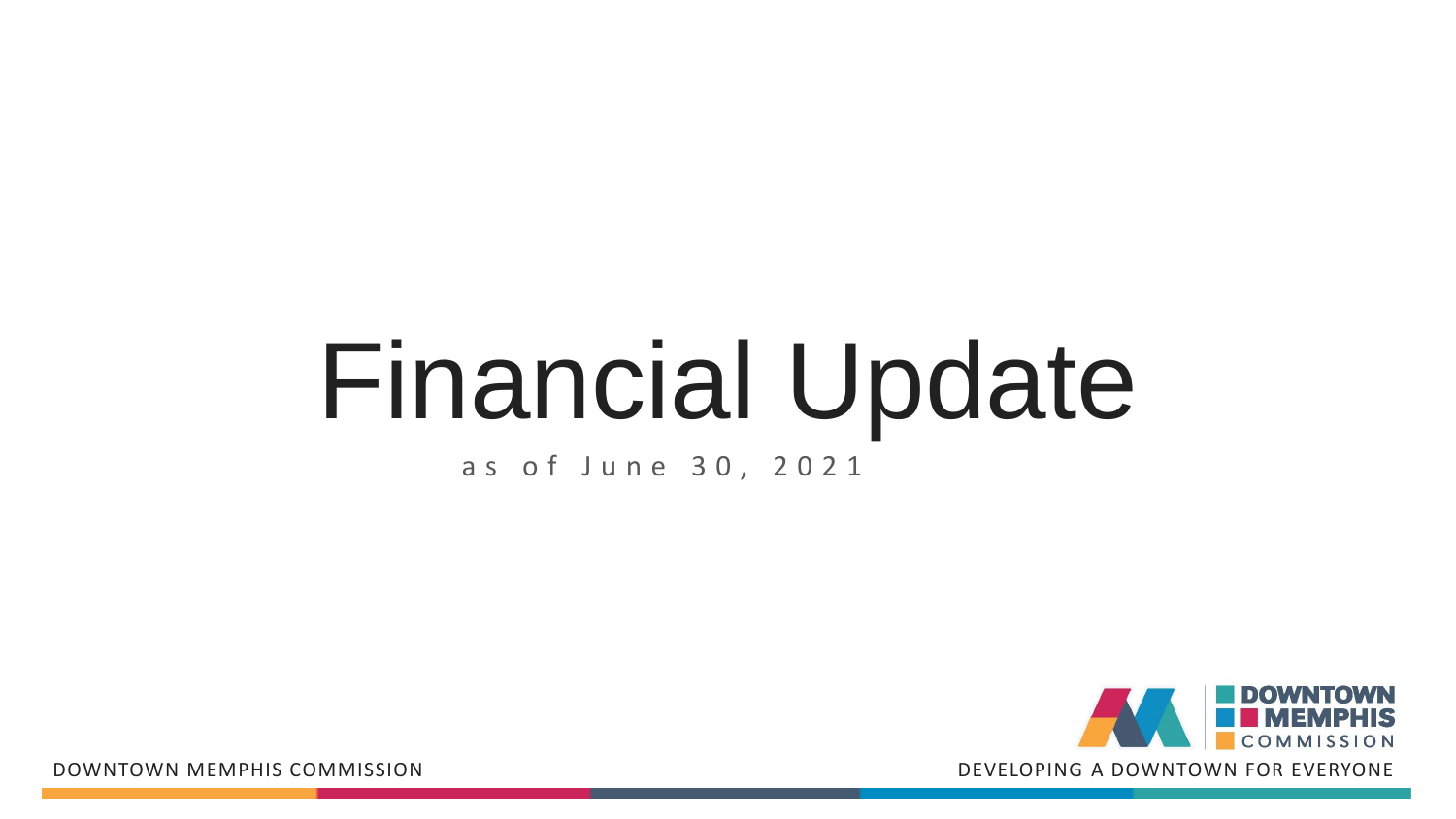#### **Downtown Memphis Commission and Its Related Entities Statement of Net Position as of June 30, 2021 with Comparison to June 30, 2020**

## **Downtown Memphis Commission**

| Liabilities                                                                                                         |                      |
|---------------------------------------------------------------------------------------------------------------------|----------------------|
| <b>Current Assets</b>                                                                                               |                      |
| \$<br>11,891<br>275,579<br>-\$<br>(263, 688)<br>1001 - BankTennessee Checking<br>S                                  |                      |
| 59,744<br>22<br>1003 - Guaranty Bank<br>59,722                                                                      |                      |
| 1300 - LGIP (Local Govt Inv Pool)<br>166,936<br>2,039,949<br>1,873,013                                              |                      |
| 590,716<br>181,758<br>1200 - Account Receivable<br>408,958                                                          |                      |
| 1550 - Prepaid Expenses<br>51,958<br>69,648<br>(17,690)                                                             |                      |
| <b>Total Current Assets</b><br>2,686,920<br>2,754,258<br>67,338<br><b>Total Current Liabilities</b><br>154,458      | 245,019<br>(90, 561) |
| Long Term Liabilities                                                                                               |                      |
| 2270 - Reserve for CBID Appeals<br>217,720                                                                          | 201,886<br>15,834    |
| 2275 - Streetscape Loan Payable                                                                                     | 0                    |
| 2276 - Accrued Loan Interest                                                                                        | 0                    |
| 217,720<br><b>Total Fixed Assets</b><br>311,642<br>635,237<br>(323, 595)<br><b>Total Long Term Liabilities</b>      | 15,834<br>201,886    |
| <b>Total Liabilities</b><br>372,177                                                                                 | 446,905<br>(74, 727) |
| <b>Equity</b>                                                                                                       |                      |
| 2,693,722<br>2,875,252<br><b>Undesignated Net Assets</b>                                                            | (181, 530)           |
| 2,693,722<br><b>Total Equity</b><br>2,875,252                                                                       | (181, 530)           |
| 3,065,900<br>3,322,157<br><b>Total Assets</b><br>(256, 257)<br>3,065,900<br>3,322,157<br>Total Liabilities & Equity | (256, 257)<br>Ъ      |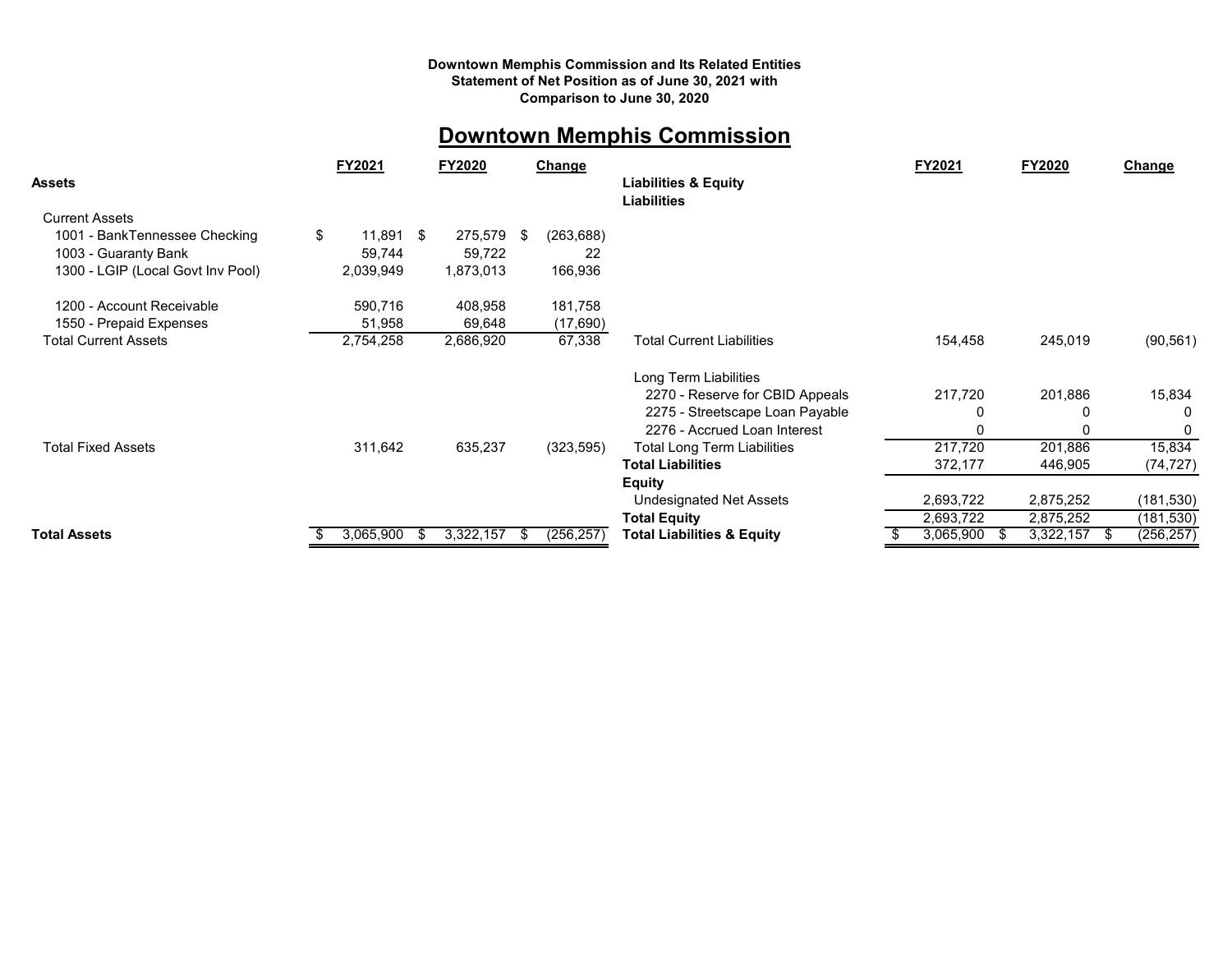#### **For the Fiscal Year Ended June 30, 2021 Downtown Memphis Commission Percent of Budget**

|                                | As of June '21 | FY21 Budget | $\sqrt{6}$ of Budget | <b>Comments</b>                                                       |
|--------------------------------|----------------|-------------|----------------------|-----------------------------------------------------------------------|
| Income                         |                |             |                      |                                                                       |
| 4000 · Admin & Interest Income | 3,906,768      | 3,783,000   |                      | 103% Billings slighly over budget                                     |
| 4300 · Operations Income       | 5,864          | 45,000      |                      | 13% Court square events including food trucks decreased due to COVID  |
| 4800 · Transfers In            | 346,535        | 876,900     |                      | 40% Less than planned budget                                          |
| <b>Total Income</b>            | 4,259,167      | 4,704,900   | 91%                  |                                                                       |
| <b>Expense</b>                 |                |             |                      |                                                                       |
| 5000 · Wages & Salaries        | 1,863,297      | 2,204,112   |                      | 85% Less than planned budget                                          |
| 5005 · Employee Benefits       | 544,601        | 581,788     |                      | 94% Less than planned budget                                          |
| 5050 Other Personnel Expenses  | 15,113         | 25,650      | 59%                  |                                                                       |
| 5060 · Dues & Subscriptions    | 18,926         | 18,820      | 101%                 |                                                                       |
| 5100 Office Expense            | 241,011        | 267,766     |                      | 90% Less than planned budget                                          |
| 5100 · Insurance Expense       | 141,930        | 116,518     |                      | 122% More than planned budget                                         |
| 5200 Conferences & Travel      | 3,821          | 17,000      |                      | 22% No travel due to COVID                                            |
| 5250 · Business Development    | 22,907         | 13,800      | 166%                 |                                                                       |
| 5300 · Professional Fees       | 361,070        | 219,960     |                      | 164% architectural fees - 114 N. Main planning                        |
| 5450 · Advertising/PR Fees     | 31,261         | 40,000      | 78%                  |                                                                       |
| 5550 · Events and Sponsorships | 245,118        | 250,000     |                      | 98% Holiday lighting South Main/DT Dining week/Virtual music series   |
| 5700 · Planning & Development  | 240,333        | 295,000     |                      | 81% Open on Main program/outdoor dining/Hospitality Hub funding       |
| 5950 · Improvements            | 196,030        | 230,000     |                      | 85% Main St. Mall/Court Square landscaping/plantings/pressure washing |
| 5970 Depreciation Expense      | 333,750        | 424,487     | 79%                  |                                                                       |
| <b>Total Expense</b>           | 4,259,168      | 4,588,383   | 93%                  |                                                                       |
| <b>Net Operating Income</b>    |                | 116,517     |                      |                                                                       |
|                                |                |             |                      |                                                                       |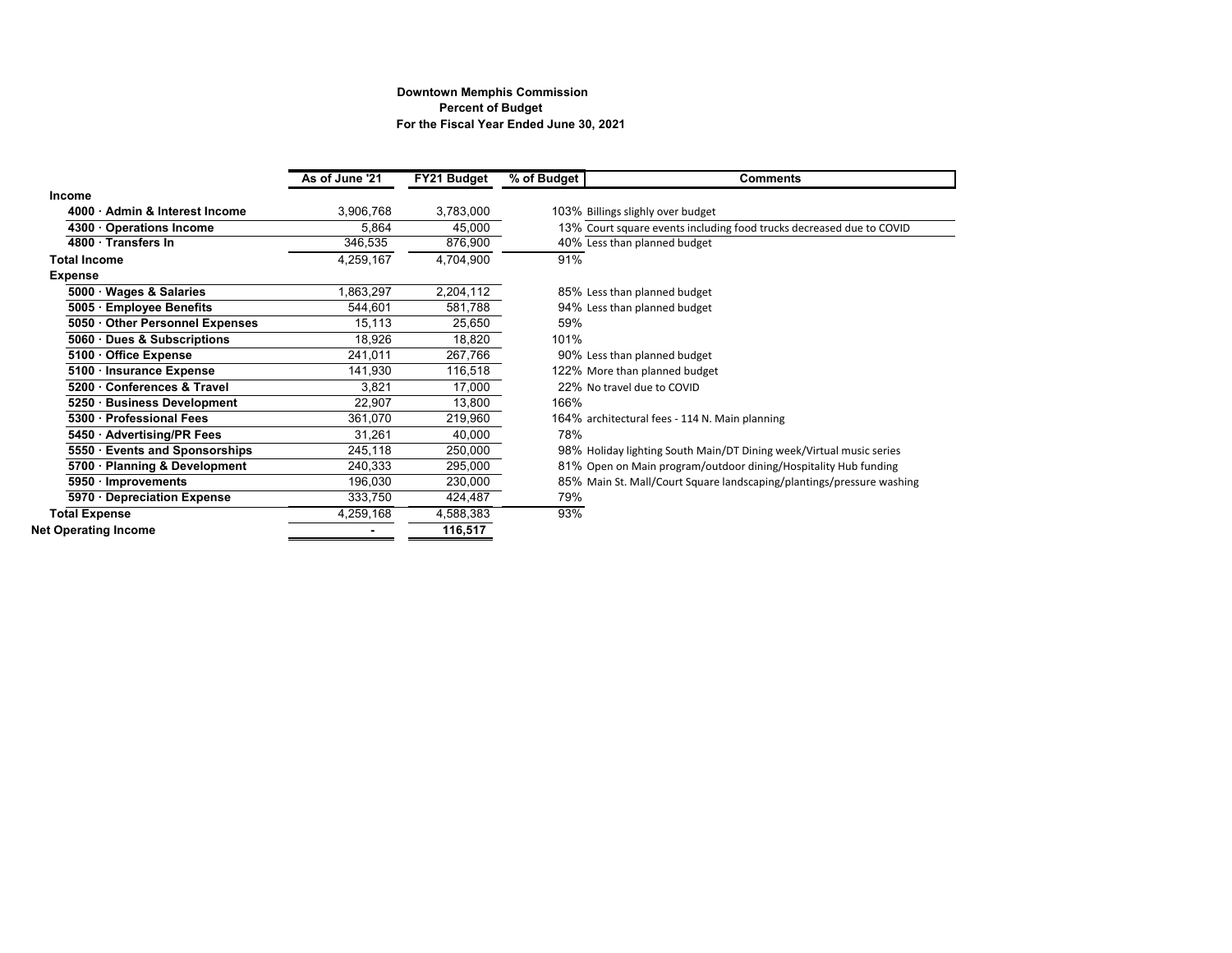#### **Comparison to June 30, 2020 Statement of Net Position as of June 30, 2021 with Downtown Memphis Commission and Its Related Entities**

## **Center City Revenue Finance Corporation**

|                                    | FY2021                      | FY2020                   | Change           |                                       | FY2021       | FY2020               | Change           |
|------------------------------------|-----------------------------|--------------------------|------------------|---------------------------------------|--------------|----------------------|------------------|
| Assets                             |                             |                          |                  | <b>Liabilities &amp; Equity</b>       |              |                      |                  |
| <b>Current Assets</b>              |                             |                          |                  | <b>Current Liabilities</b>            |              |                      |                  |
| 1315 - LGIP                        | 27,273                      | 47,521                   | (20, 248)        | 1705 - Accounts Payable               | \$<br>27,273 | 47,521<br>$^{\circ}$ | (20, 248)<br>-\$ |
| 1320 - Development Loan Checking   |                             |                          |                  |                                       |              |                      |                  |
| 1201 - Accrued Accounts Receivable | 2,633,886                   | $\overline{\phantom{a}}$ | 2,633,886        |                                       |              |                      |                  |
| 1460 - CCDC Investment Acct        |                             |                          |                  |                                       |              |                      |                  |
| 1550 - Prepaid Expenses            |                             |                          |                  |                                       |              |                      |                  |
| <b>Total Current Assets</b>        | 2,661,159                   | 47,521                   | 2,613,638        |                                       |              |                      |                  |
|                                    |                             |                          |                  | <b>Total Current Liabilities</b>      | 27,273       | $\overline{47,521}$  | (20, 248)        |
| <b>Total Fixed Assets</b>          |                             |                          |                  | Total Long Term Liabilities           |              |                      |                  |
|                                    |                             |                          |                  | <b>Total Liabilities</b>              | 27,273       | 47,521               | (20, 248)        |
| 1582 - USBank Pilot Funds          | 6,653,063                   | 15,830,136               | (9, 177, 073)    |                                       |              |                      |                  |
| 1590 - Loan Receivable - DPA       | 34,093,179                  | 22,530,745               | 11,562,434       | <b>Equity</b>                         |              |                      |                  |
| 1600 - Development Loans           |                             |                          |                  | Designated for Specific Purpose       | 43,380,129   | 38,360,881           | 5,019,248        |
| <b>Total Other Assets</b>          | 40,746,243                  | 38,360,881               | 2,385,362        | Undesignated Net Assets               |              |                      |                  |
|                                    |                             |                          |                  | <b>Total Equity</b>                   | 43,380,129   | 38,360,881           | 5,019,248        |
| Total Assets                       | $$43,407,402$ $$38,408,402$ |                          | 4,999,000<br>-SS | <b>Total Liabilities &amp; Equity</b> | 43,407,402   | \$38,408,402         | 4,999,000<br>ж.  |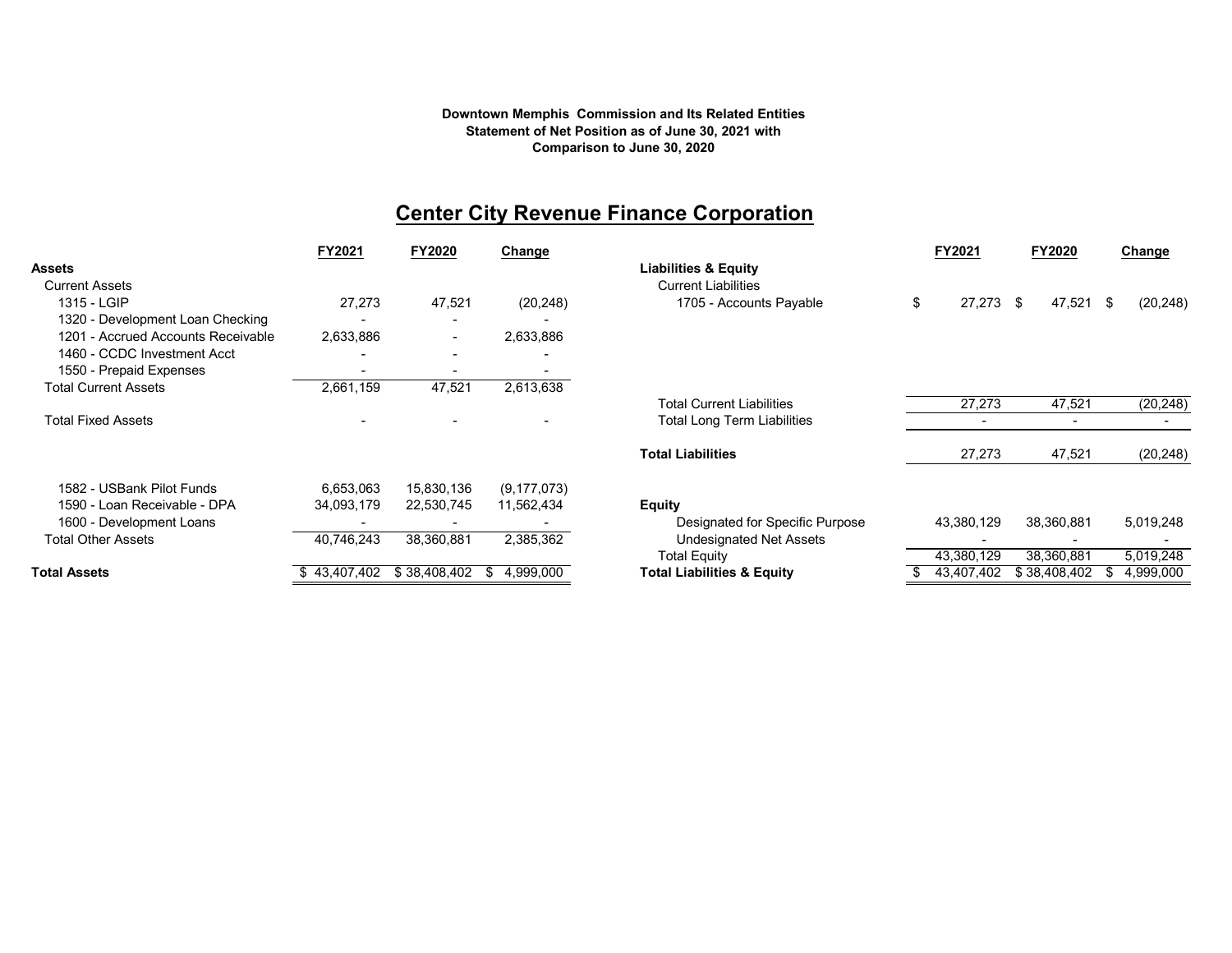### **Center City Revenue Finance Corporation (CCFRC) Percent of Budget For the Fiscal Year Ended June 30, 2021**

|                      |                         | As of June '21 | <b>FY21 Budget</b> | $\sqrt[6]{\phantom{1}}$ of Budget | <b>Comments</b>                                |
|----------------------|-------------------------|----------------|--------------------|-----------------------------------|------------------------------------------------|
| <b>Income</b>        |                         |                |                    |                                   |                                                |
| 4005                 | Interest Income         | \$<br>1,065    | \$                 | 100%                              |                                                |
| 4014                 | <b>PILOT Extensions</b> | 6,125,728      | 6,000,000          |                                   | 102% PILOT Extension Fund receipts             |
|                      | 4016 Fees               | 2,443,433      | 300,000            |                                   | 814% PILOT closings                            |
| <b>Total Income</b>  |                         | 8,570,226      | 6,300,000          | 136%                              |                                                |
| <b>Expense</b>       |                         |                |                    |                                   |                                                |
|                      | 5100 Office Expense     | 64             | 2,000              | 3%                                |                                                |
|                      | 5300 Professional Fees  | 384,864        | 253,000            |                                   | 152% Legal fees associated with PILOT closings |
|                      | 5850 Transfers out      | 3,166,050      | 961,765            |                                   | 329% Transfers - DMA and CCDC                  |
| <b>Total Expense</b> |                         | 3,550,978      | 1,216,765          | 292%                              |                                                |
| Net Income           |                         | 5,019,248      | 5,083,235          |                                   |                                                |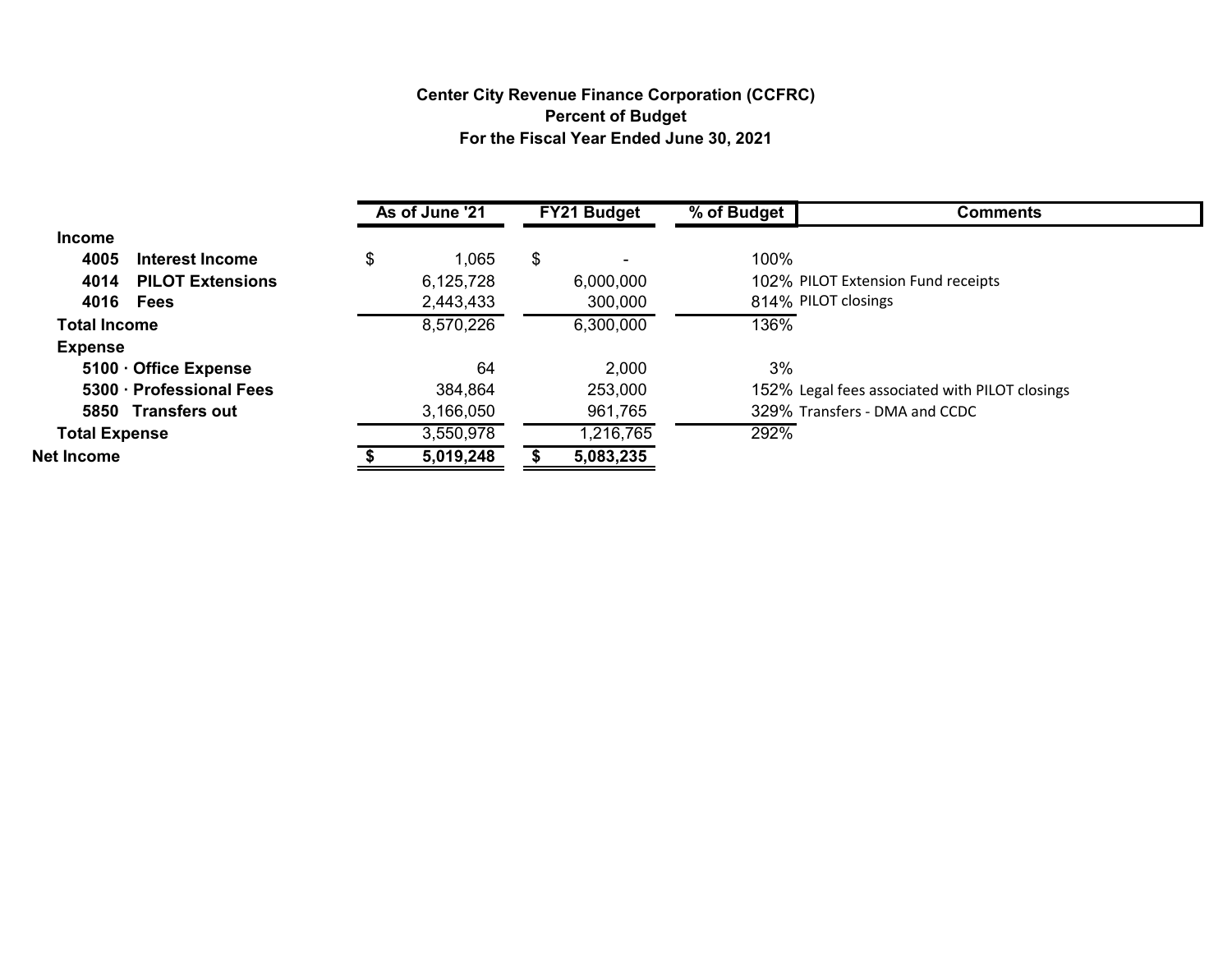#### **Downtown Memphis Commission and Its Related Entities Statement of Net Position as of June 30, 2021 with Comparison to June 30, 2020**

## **Center City Development Corporation**

|                                       | FY2021     | FY2020          | Change     |                                       |    | FY2021     | FY2020       | <b>Change</b> |
|---------------------------------------|------------|-----------------|------------|---------------------------------------|----|------------|--------------|---------------|
| <b>Assets</b>                         |            |                 |            | <b>Liabilities &amp; Equity</b>       |    |            |              |               |
| <b>Current Assets</b>                 |            |                 |            | <b>Current Liabilities</b>            |    |            |              |               |
| 1308 - LGIP Development Ln Fund<br>\$ | 5,981,803  | 6,412,498<br>\$ | (430, 695) | 1705 - Accounts Payable               | \$ | 14,505 \$  | 4,768 \$     | 9,737         |
| 1320 - Development Loan Checking      | 205,568    | 166,455         | 39,113     |                                       |    |            |              |               |
| 1200 - Account Receivable             | 61.170     | 19,555          | 41,615     |                                       |    |            |              |               |
| 1460 - CCDC Investment Acct           | 2,301,049  | 1,932,292       | 368,757    |                                       |    |            |              |               |
| 1550 - Prepaid Expenses               | 2,915      | 1,951           | 964        |                                       |    |            |              |               |
| <b>Total Current Assets</b>           | 8,552,506  | 8,532,751       | 19,755     |                                       |    |            |              |               |
|                                       |            |                 |            | <b>Total Current Liabilities</b>      |    | 14,505     | 4,768        | 9,737         |
| <b>Total Fixed Assets</b>             | 327,525    | 382,496         | (54, 971)  | <b>Total Long Term Liabilities</b>    |    |            |              |               |
|                                       |            |                 |            | <b>Total Liabilities</b>              |    | 14,505     | 4,768        | 9,737         |
| 1582 - USBank Pilot Funds             |            |                 |            |                                       |    |            |              |               |
| 1590 - Loan Receivable - DPA          |            |                 |            | <b>Equity</b>                         |    |            |              |               |
| 1600 - Development Loans              | 1,920,840  | 1,511,844       | 408,996    | Designated for Specific Purpose       |    | 8,669,141  | 9,965,769    | (1,296,628)   |
| <b>Total Other Assets</b>             | 1,920,840  | 1,511,844       | 408,996    | <b>Undesignated Net Assets</b>        |    | 2,117,225  | 456,554      | 1,660,671     |
|                                       |            |                 |            | <b>Total Equity</b>                   |    | 10,786,367 | 10,422,323   | 364,044       |
| <b>Total Assets</b>                   | 10,800,872 | \$10,427,091    | 373,782    | <b>Total Liabilities &amp; Equity</b> |    | 10,800,872 | \$10,427,091 | 373,782       |

|                                                                                                                                                                                                                                                                                                                                                           |     | FY2021     |    | <b>FY2020</b> | Change     |                                       | FY2021          | <b>FY2020</b> | Change        |
|-----------------------------------------------------------------------------------------------------------------------------------------------------------------------------------------------------------------------------------------------------------------------------------------------------------------------------------------------------------|-----|------------|----|---------------|------------|---------------------------------------|-----------------|---------------|---------------|
|                                                                                                                                                                                                                                                                                                                                                           |     |            |    |               |            | <b>Liabilities &amp; Equity</b>       |                 |               |               |
|                                                                                                                                                                                                                                                                                                                                                           |     |            |    |               |            | <b>Current Liabilities</b>            |                 |               |               |
|                                                                                                                                                                                                                                                                                                                                                           | \$. | 5,981,803  | S. | 6,412,498     | (430, 695) | 1705 - Accounts Payable               | \$<br>14,505 \$ | 4,768 \$      | 9,737         |
|                                                                                                                                                                                                                                                                                                                                                           |     | 205,568    |    | 166,455       | 39,113     |                                       |                 |               |               |
|                                                                                                                                                                                                                                                                                                                                                           |     | 61,170     |    | 19,555        | 41,615     |                                       |                 |               |               |
|                                                                                                                                                                                                                                                                                                                                                           |     | 2,301,049  |    | 1,932,292     | 368,757    |                                       |                 |               |               |
|                                                                                                                                                                                                                                                                                                                                                           |     | 2,915      |    | 1,951         | 964        |                                       |                 |               |               |
|                                                                                                                                                                                                                                                                                                                                                           |     | 8,552,506  |    | 8,532,751     | 19,755     |                                       |                 |               |               |
|                                                                                                                                                                                                                                                                                                                                                           |     |            |    |               |            | <b>Total Current Liabilities</b>      | 14,505          | 4,768         | 9,737         |
|                                                                                                                                                                                                                                                                                                                                                           |     | 327,525    |    | 382,496       | (54, 971)  | <b>Total Long Term Liabilities</b>    |                 |               |               |
| ets<br>urrent Assets<br>1308 - LGIP Development Ln Fund<br>1320 - Development Loan Checking<br>1200 - Account Receivable<br>1460 - CCDC Investment Acct<br>1550 - Prepaid Expenses<br>otal Current Assets<br>otal Fixed Assets<br>1582 - USBank Pilot Funds<br>1590 - Loan Receivable - DPA<br>1600 - Development Loans<br>ptal Other Assets<br>ıl Assets |     |            |    |               |            | <b>Total Liabilities</b>              | 14,505          | 4,768         | 9,737         |
|                                                                                                                                                                                                                                                                                                                                                           |     |            |    |               |            |                                       |                 |               |               |
|                                                                                                                                                                                                                                                                                                                                                           |     |            |    |               |            | <b>Equity</b>                         |                 |               |               |
|                                                                                                                                                                                                                                                                                                                                                           |     | ,920,840   |    | 1,511,844     | 408,996    | Designated for Specific Purpose       | 8,669,141       | 9,965,769     | (1, 296, 628) |
|                                                                                                                                                                                                                                                                                                                                                           |     | ,920,840   |    | 1,511,844     | 408,996    | <b>Undesignated Net Assets</b>        | 2,117,225       | 456,554       | 1,660,671     |
|                                                                                                                                                                                                                                                                                                                                                           |     |            |    |               |            | <b>Total Equity</b>                   | 10,786,367      | 10,422,323    | 364,044       |
|                                                                                                                                                                                                                                                                                                                                                           |     | 10,800,872 |    | \$10,427,091  | 373,782    | <b>Total Liabilities &amp; Equity</b> | 10,800,872      | \$10,427,091  | 373,782       |
|                                                                                                                                                                                                                                                                                                                                                           |     |            |    |               |            |                                       |                 |               |               |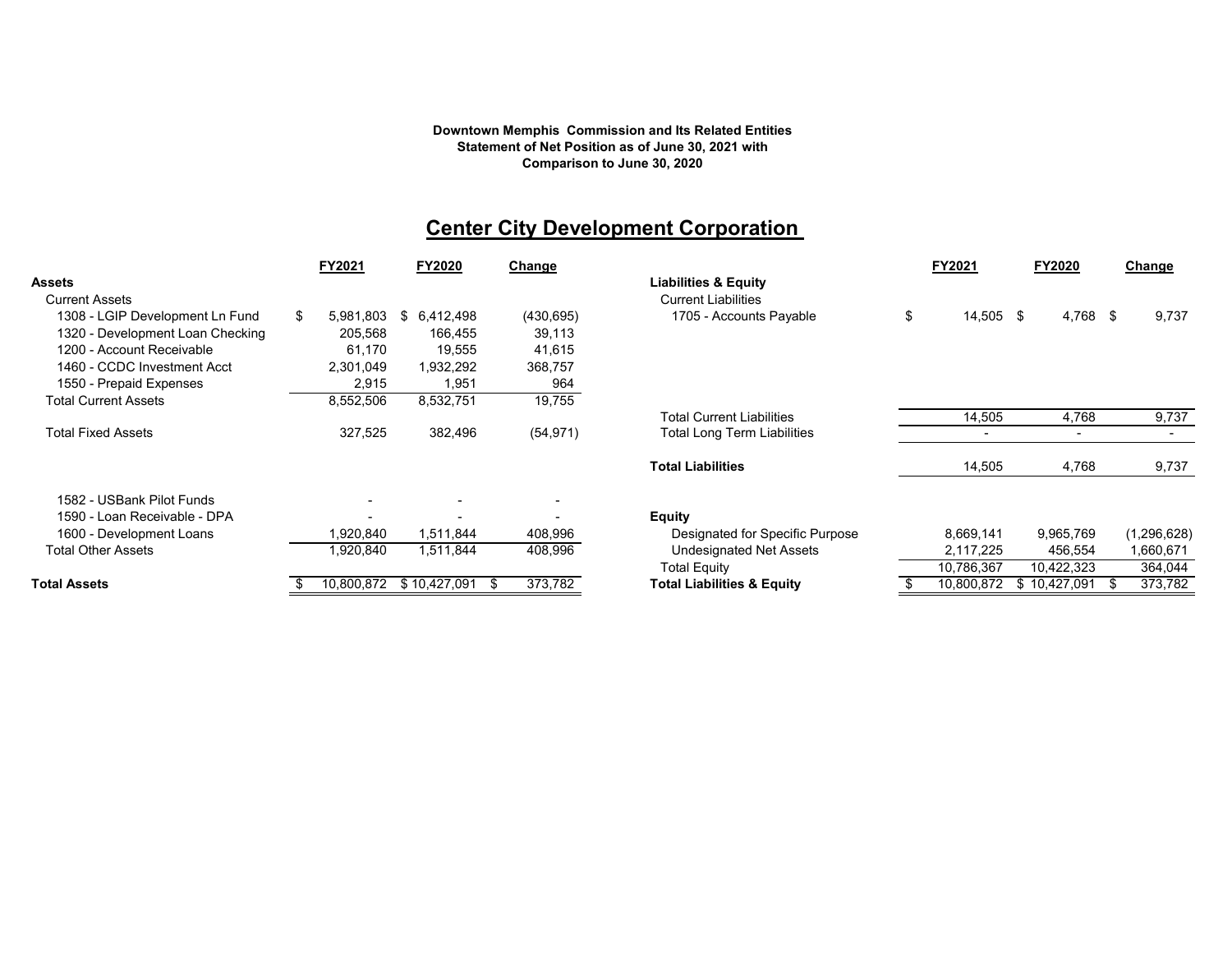## **Center City Development Corporation (CCDC) For the Fiscal Year Ended June 30, 2021 Percent of Budget**

|                                   | As of June '21 | FY21 Budget   | % of Budget | <b>Comments</b>                                                 |
|-----------------------------------|----------------|---------------|-------------|-----------------------------------------------------------------|
| <b>Income</b>                     |                |               |             |                                                                 |
| 4000 · Interest/Investment Income | 419,696<br>\$  | \$<br>65,000  |             | 646% CCDC loan interest/investment income                       |
| 4010 · Pass thru Grants           | 371,850        |               |             | 100% CARES grant funding                                        |
| 4100 · Development Income         | 31,504         | 1,400         | 2,250%      |                                                                 |
| 4800 · Transfers In               | 2,393,026      | 100,000       |             | 2,393% Unrestricted cash from CCRFC                             |
| <b>Total Income</b>               | 3,216,076      | 166,400       | 1,933%      |                                                                 |
| <b>Expense</b>                    |                |               |             |                                                                 |
| 5100 · Office Expense             | 6,031          | 9,500         | 63%         |                                                                 |
| 5300 · Professional Fees          | 130,362        | 272,000       |             | 48% Legal and architectural fees                                |
| 5750 · Projects                   | 72,809         | 500,000       |             | 15% Marketing micro grants/Pre-development assistance grants    |
| 5750 · Pass thru Projects         | 446,817        |               |             | 100% Jehl Cooperage site expenses/HUB CARES grant               |
|                                   |                |               |             | South City Neighbor/COVID grants/Storefront (EIG) grants/Tenant |
| 5700 · Planning & Development     | 1,759,544      | 4,147,811     |             | 42% Improvement grants/Special Grant                            |
| <b>Transfers Out</b><br>5850      | 338,571        | 223,303       |             | 152% Transfer to DMA                                            |
| 5950<br><b>Improvements</b>       | 42,925         | 100,000       | 43%         |                                                                 |
| 5970 · Depreciation Expense       | 54,969         | 57,689        | 95%         |                                                                 |
| <b>Total Expense</b>              | 2,852,028      | 5,310,303     | 54%         |                                                                 |
| <b>Net Income (Loss)</b>          | 364,048        | (5, 143, 903) |             |                                                                 |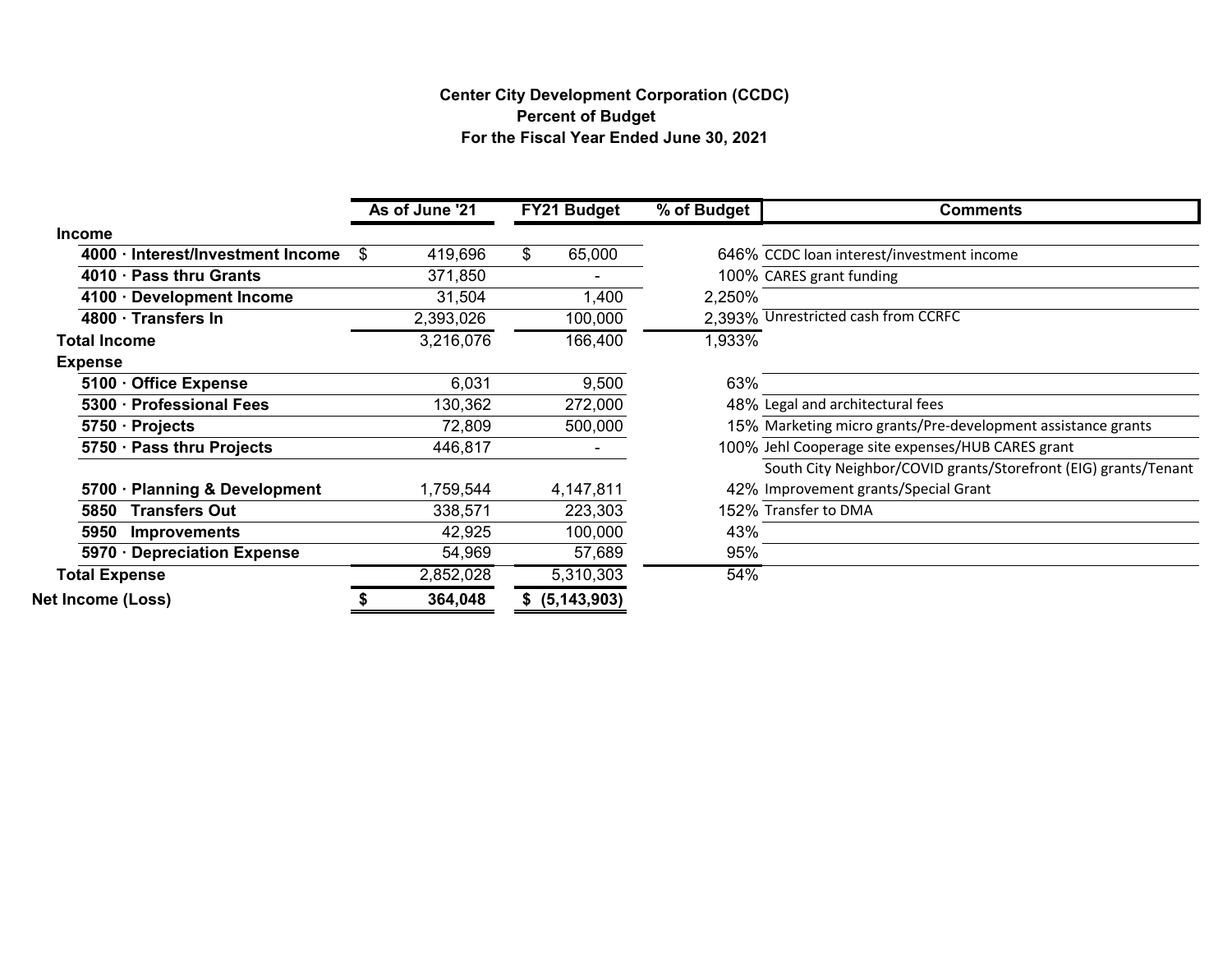#### **Downtown Memphis Commission and Its Related Entities**

**Statement of Net Position as of June 30, 2021 with**

**Comparison to June 30, 2020**

## **Downtown Mobility Authority**

|                                       | FY2021          | <b>FY2020</b>   | Change       |                                       | FY2021          | <b>FY2020</b>     | Change            |
|---------------------------------------|-----------------|-----------------|--------------|---------------------------------------|-----------------|-------------------|-------------------|
| <b>Assets</b>                         |                 |                 |              | <b>Liabilities &amp; Equity</b>       |                 |                   |                   |
| <b>Current Assets</b>                 |                 |                 |              | <b>Current Liabilities</b>            |                 |                   |                   |
| 1020 - USBank Debt Service            | 862,913 \$<br>S | 862,795 \$      | 118          | 1705 - Accounts Payable               | \$<br>1,056,465 | -\$<br>390,265 \$ | 666,200           |
| 1300 - LGIP (Local Govt Inv Pool)     | 1,644,832       | 1,803,922       | (159,090)    |                                       |                 |                   |                   |
| 1314 - LGIP Held for One Beale Garage | 484,235         | 627,053         | (142, 818)   |                                       |                 |                   |                   |
| 1200 - Account Receivable             | 261,498         | 185,776         | 75,722       |                                       |                 |                   |                   |
| 1551 - Prepaid Insurance              | 49,372          | 33,116          | 16,256       | 2260 - Unearned Revenue               | 0               | (11, 877)         | 11,877            |
| 1570 - Deferred Bond Issuance Cost    | 86,092          | 109,409         | (23, 317)    |                                       |                 |                   |                   |
| <b>Total Current Assets</b>           | 3,388,944       | 3,622,071       | (233, 127)   | <b>Total Current Liabilities</b>      | 1,056,465       | 378,388           | 678,077           |
|                                       |                 |                 |              | Long Term Liabilities                 |                 |                   |                   |
|                                       |                 |                 |              | 2255 - Loan Payable City of Memphis   | 5,120,000       | 5,120,000         | 0                 |
|                                       |                 |                 |              | 2256 - Accrued Ln Interest            | 5,666,776       | 5,386,669         | 280,107           |
|                                       |                 |                 |              | 2265 - Reserve for Contingencies      | 0               | 79,822            | (79, 822)         |
|                                       |                 |                 |              | 2278 - Loan Payable CCRFC             | 34,093,179      | 17,533,352        | 16,559,827        |
|                                       |                 |                 |              | 2280 - Loan Payable BankTennessee     | 1,967,335       | 2,110,817         | (143, 482)        |
|                                       |                 |                 |              | 2310 - Bonds Payable - Taxable 2004   | 3,060,000       | 3,725,000         | (665,000)         |
| <b>Total Fixed Assets</b>             | 30,087,707      | 20,310,965      | 9,776,742    | 2315 - Discount on Bonds              | (16, 801)       | (21, 364)         | 4,563             |
|                                       |                 |                 |              | 2317 - Accrued Loan Interest          | 92,963          | 210,523           | (117, 560)        |
| Loans Receivable                      | 21,858,944      | 16,906,299      | 4,952,645    | <b>Total Long Term Liabilities</b>    | 49,983,453      | 34, 144, 819      | 15,838,634        |
|                                       |                 |                 |              | <b>Total Liabilities</b>              | 51,039,918      | 34,523,207        | 16,516,711        |
|                                       |                 |                 |              | <b>Equity</b>                         |                 |                   |                   |
|                                       |                 |                 |              | <b>Net Assets</b>                     | 4,295,676       | 6,316,128         | (2,020,452)       |
|                                       |                 |                 |              | <b>Total Equity</b>                   | 4,295,676       | 6,316,128         | (2,020,452)       |
| <b>Total Assets</b>                   | 55,335,594      | 40,839,335<br>S | \$14,496,259 | <b>Total Liabilities &amp; Equity</b> | 55,335,594      | 40,839,335        | 14,496,259<br>\$. |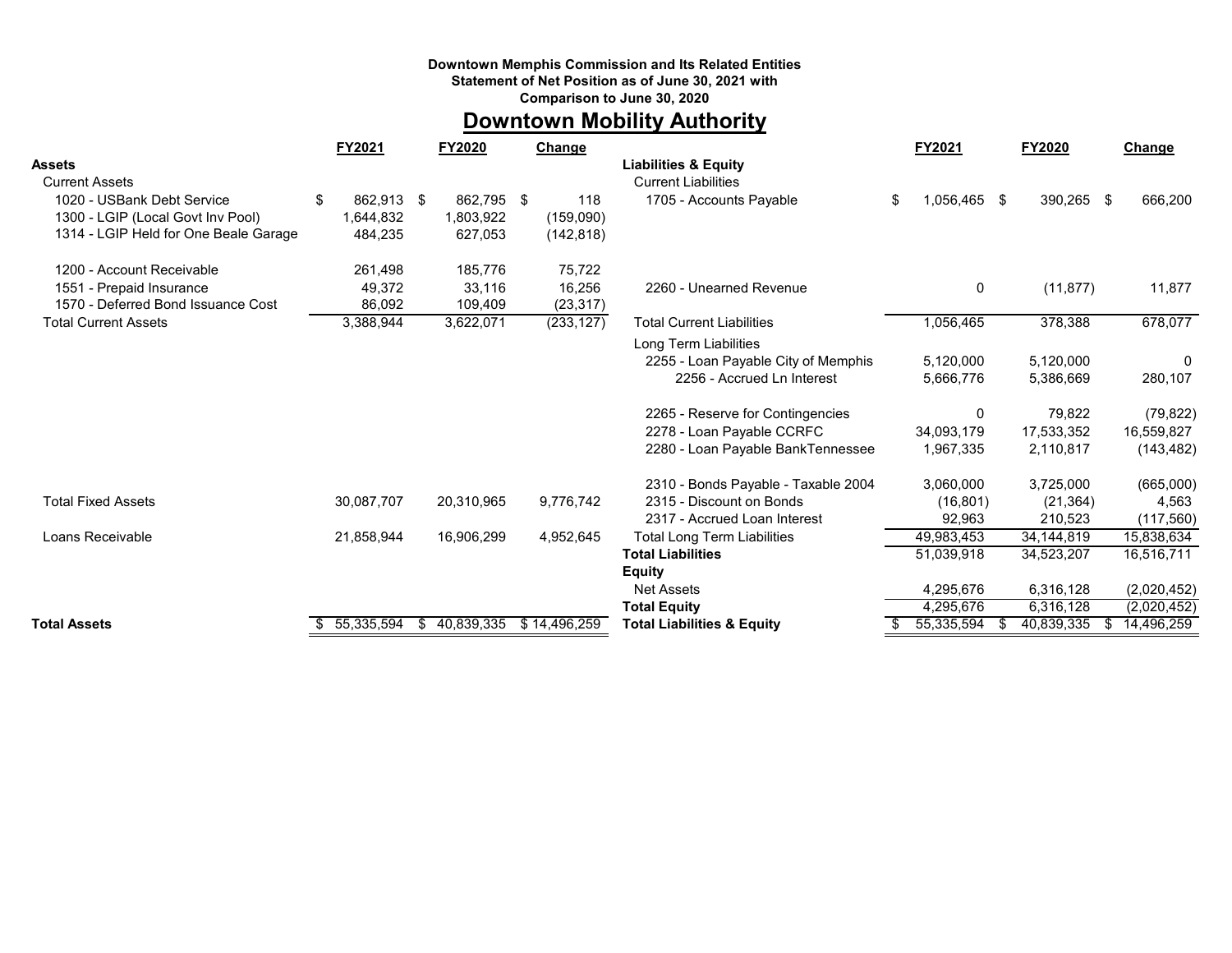#### **Downtown Mobility Authority Percent of Budget For the Fiscal Year Ended June 30, 2021**

|                                               |    | As of June '21 | <b>FY21 Budget</b> |            | % of Budget | <b>Comments</b>                                                                                                                                     |
|-----------------------------------------------|----|----------------|--------------------|------------|-------------|-----------------------------------------------------------------------------------------------------------------------------------------------------|
| <b>Income</b>                                 |    |                |                    |            |             |                                                                                                                                                     |
| 4000 · Admin & Interest Income                | \$ | 314,869        | \$                 | 307,020    | 103%        |                                                                                                                                                     |
| 4500<br><b>Parking Income</b>                 |    | 1,711,238      |                    | 1,961,313  |             | 87% Refer to Income statement by garage                                                                                                             |
| 4800 · Transfers In                           |    | 773,025        |                    | 861,765    |             | 90% Transfer from CCRFC                                                                                                                             |
| <b>Total Income</b>                           |    | 2,799,132      |                    | 3,130,098  | 89%         |                                                                                                                                                     |
| <b>Expense</b>                                |    |                |                    |            |             |                                                                                                                                                     |
| 5050 Security                                 |    | 246,357        |                    | 278,008    | 89%         |                                                                                                                                                     |
| 5100 · Office Expense                         |    | 430,371        |                    | 425,714    |             | 101% property insurance and other coverages-garages<br>includes adding TMA personnel and pre-work for<br>Mobility Center and Shoppers Garage (to be |
| 5300 · Professional Fees                      |    | 1,609,648      |                    | 216,523    |             | 743% reimb)                                                                                                                                         |
| 5800<br><b>Parking</b>                        |    | 582,090        |                    | 813,141    |             | 72% Refer to Income statement by garage                                                                                                             |
| 5850<br><b>Transfers out</b>                  |    |                |                    | 223,303    | 0%          |                                                                                                                                                     |
| 5970 Depreciation Expense                     |    | 1,012,090      |                    | 988,603    | 102%        |                                                                                                                                                     |
| 5980<br>Taxes                                 |    | 287,124        |                    | 310,000    |             | 93% property taxes - First Place and 110 Peabody Pl                                                                                                 |
| 5975 · Interest Expense                       |    | 551,792        |                    | 712,881    |             | 77% 250 PP debt and BankTN bank loan                                                                                                                |
| <b>Total Expense</b>                          |    | 4,719,472      |                    | 3,968,173  | 119%        |                                                                                                                                                     |
| <b>Operating Net Income (Loss)</b>            |    | (1,920,341)    |                    | (838, 075) |             |                                                                                                                                                     |
| Cash Flow (add back Depreciation/Interest) \$ |    | (334, 936)     |                    | 150,528    |             |                                                                                                                                                     |